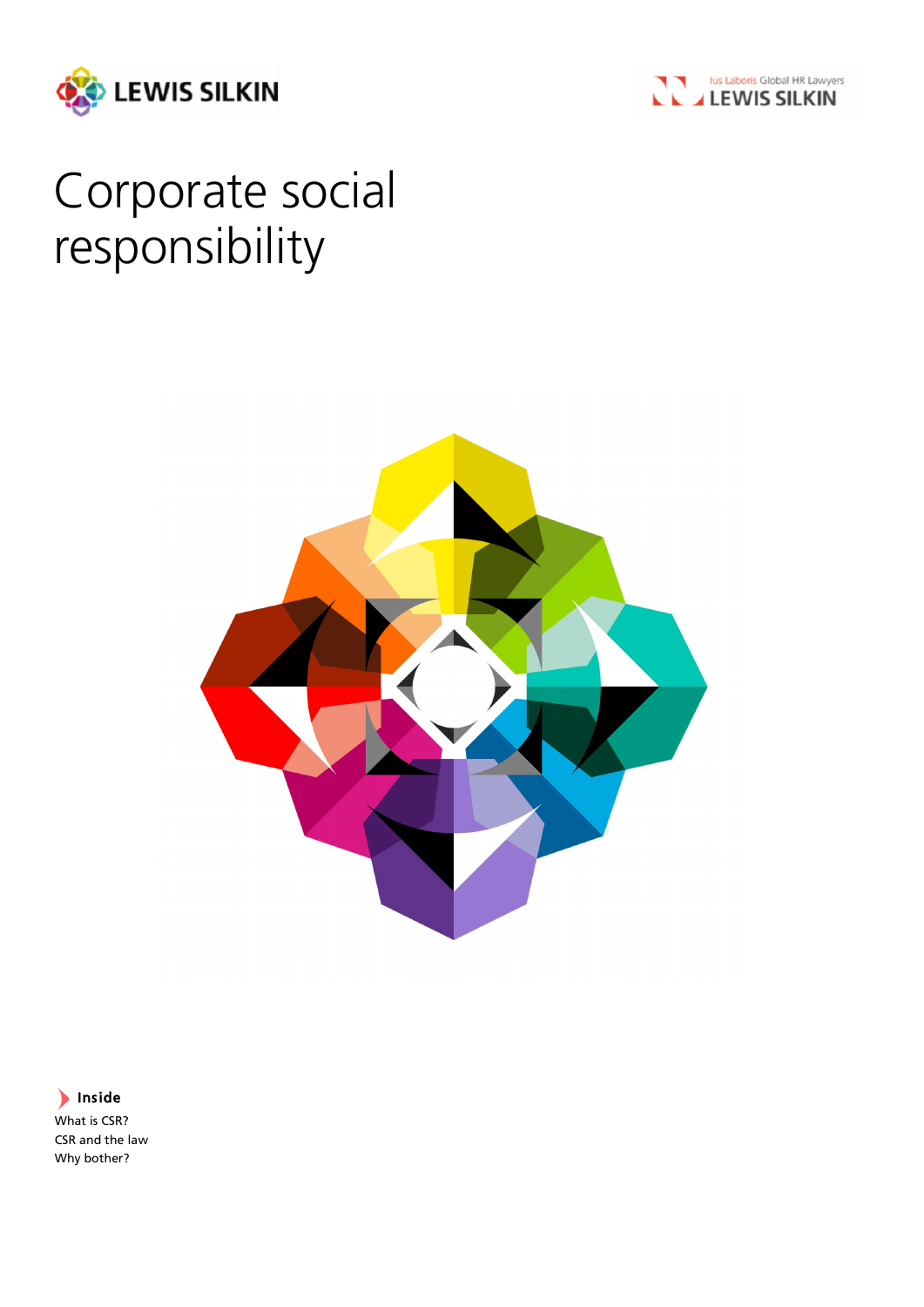

# **Introduction**

Despite the growing trend of academic and business interest in the subject, there is no single accepted definition of Corporate Social Responsibility. CSR means different things to different people - managing risk, adopting ethical policies, respect for human rights, accountability, community based initiatives or simply being 'green'.

A common theme to most interpretations of CSR is the emphasis placed on the many different stakeholders of a business: shareholders, customers, employees, suppliers and the wider community and how the functioning of the business affects them.

## What is CSR?

CSR can perhaps best be summarised as businesses considering their role in relation to the community, their impact on the environment, the marketplace and the workplace. It is about identifying the stakeholder base and acknowledging, protecting and furthering the rights and interests of those stakeholders. Besides the commercial objective of delivering shareholder return, CSR encourages businesses to focus on the so called 'triple bottom line' concept of looking at environmental and social considerations as well as financial profit.

In other words, how will the way we operate our business affect each of our stakeholders in an economic, environmental and social sense?

Many companies already subconsciously undertake CSR activities with initiatives to reduce business waste, promote better staff retention or simply to support a local charity without necessarily regarding or labelling these activities as CSR. CSR is about coordinating these objectives, decisions and activities into a concerted policy and direction as part of a wider review of the company's activities.

Increasingly, CSR is also about managing risk. Companies who analyse risk and pro-actively take steps to minimise their exposure by incorporating CSR into their boardroom strategy and policies create a more stable platform from which to build their business.

# So how does CSR interact with the law?

Whilst it is difficult to divorce the concept of CSR from the law entirely, a pre-requisite of CSR is a willingness by organisations to look beyond their legal obligations and commercial focus to take account of social and environmental factors. CSR is therefore about going further than the law requires, rather than simply complying with it. That said, the law is obviously evolving all the time and as society develops the bar of minimum legal standards will inevitably rise. Today's CSR objectives may therefore become tomorrow's law. Antidiscrimination measures, anti-bribery and mandatory gender pay gap reporting obligations are all good examples of the law catching up with CSR and raising the bar.

CSR is more about soft law in the form of guidelines, declarations of principles and codes of conduct rather than binding, enforceable hard law. In the employment field, the ILO, OECD and UN have all published guidelines in relation to employment practices and the standards expected of multi-national enterprises. Within the European Union, CSR has risen up the agenda in recent years with various initiatives emerging from both the Commission and European Parliament.

In the UK, the Government favours light touch regulation in the area of CSR believing that businesses should be encouraged to adopt CSR through best practice guidance, low level regulation and fiscal incentives rather than by being legally compelled to do so. However, CSR and the law are certainly not mutually exclusive. The Pensions Act 1995, for example, requires trustees to consider social, ethical and environmental issues as well as financial ones in producing their reports. The Modern Slavery Act 2015 is another example - it imposes obligations on large businesses to publish an annual slavery and human trafficking statement (see our inbrief *Modern slavery –transparency in supply chains*).

Although, strictly speaking, CSR is a voluntary code, in our view, it would be a mistake to regard it wholly as such. The proliferation of well organised pressure groups and the expectations of employees, consumers and investors of the highest ethical standards mean that companies who ignore CSR risk being left out in the cold.

Depending on a company's structure and perspective, corporate governance may form an integral part of its CSR policy or may instead be regarded as a separate but compatible initiative. Corporate governance and boardroom accountability is another area where there has been an increasing degree of regulation in recent years and other quasi-regulatory forms of pressure emphasising the need for accountability to stakeholders. For example, the UK Corporate Governance Code, which applies to listed companies, sets out principles of good governance which cover relations with stakeholders.

Whilst businesses that operate multi-nationally may want to consider rolling out a consistent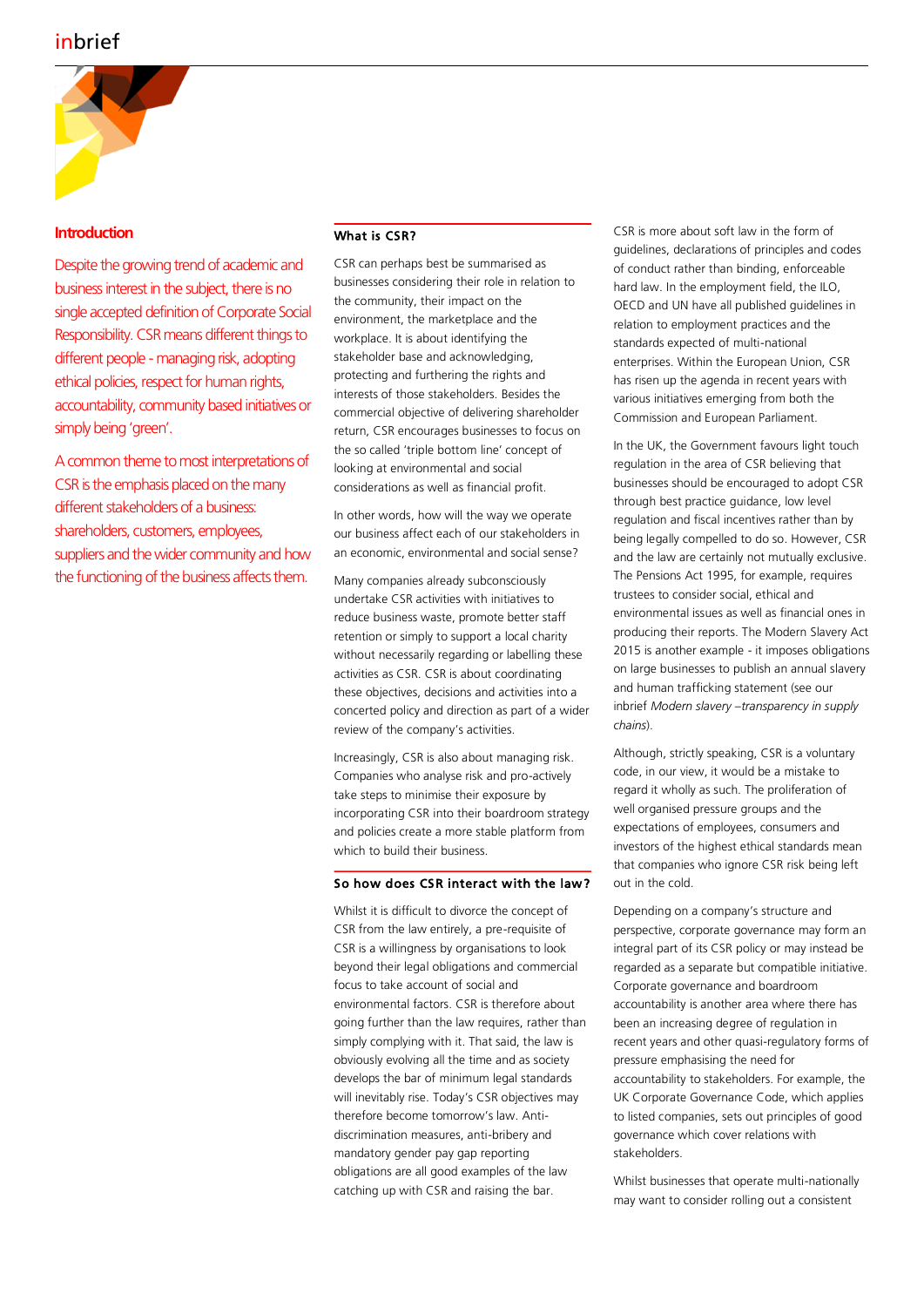

CSR policy and programme globally, there will inevitablybe a slightly different focus with different risks, different achievable goals and different amounts of work to do from country to country. Many companies therefore favour the approach of having an umbrella policy with a 'mission statement' and common generic aims, but with different locally focussed initiatives in each country.

### Why bother?

Companies embrace CSR for different reasons. For some CSR is merely window dressing to enhance their brand and to bolster their marketing efforts. For others CSR is driven by the principles and values of the company and its owners or by a desire to promote and achieve greater accountability and risk management. In most cases, the reality is probably a combination of many factors. Whatever the motives, there are a number of tangible benefits that can flow from a properly organised and focussed CSR programme.

#### **Reputation and brand enhancement**

For many companies, their 'brand' is one of their most valuable assets. With an increasingly affluent and choice-rich society, consumers are more likely to base their decisions on factors other than 'does it do the job'. Reputation is everything.

With clients and customers willing to support increased margins for the right label and with institutional investors under increasing pressure to adopt an ethical stance in their investment policy it is critical to ensure that the name on that label is not tarnished. Nike, for example, was badly hit when an international boycott gathered momentum based on allegations of bad employment practices in a number of developing nations.

Protection of brand value has become more difficult with easy and instant communication around the world. A labour dispute in a small village in India can be world news within hours. If that results in a number of potential clients deciding to give your business a miss, it can radically affect your profits.

CSR can be useful in two ways. First, it helps your company promote a caring image: the sort that the marketplace and investors are happy to be associated with. If this is strong, it can even

help weather a storm if something has gone wrong. If your business has an accepted image as a force for good and a one-off mistake is made, it is far more likely that the public will accept an apology and a commitment to try harder next time.

Second, and more importantly, if CSR has been embedded into a company's decision making process, the mistake should not happen in the first place.

#### **Improved staff morale/retention**

It is undeniable that, as with customers, staff would prefer to be associated with a company that is seen as a progressive employer with responsible financial, social and environmental values. An effective CSR policy and programme can produce such an association, helping to reduce the huge costs of poor staff retention in the form of fees to recruitment agencies, wasted management time in the recruitment process and loss of potential business following on from weaker customer-staff relationships. Companies with a positive external image and well thought out employment policies stand a far better chance of recruiting and retaining high calibre staff.

#### **Stronger tender/investor credentials**

CSR has a knock on effect on business to business relationships. Companies who commit to CSR are unlikely to want to forge key relationships and partnerships with others that do not. Such an association may not sit easily with the company's ethics and, perhaps more importantly, it may dilute or present a serious risk to the brand and reputation benefits that the company has worked hard to build up. Increasingly, tenders for commercial and public contracts require prospective bidders to outline their commitment to CSR or CSR type issues. To be in the running for such contracts not only do you need a commitment to CSR but also a track record of practising what you preach.

Investors too are increasingly looking at CSR credentials and 'soft' (non-financial) criteria in determining where to invest.

#### **Reduced costs and liabilities**

Operating an effective CSR policy can also help to reduce costs and liabilities. This can be accomplished through sensible environmental measures such as improved use of raw

materials, waste minimisation and simple energy savings and also by reducing the risk of legal action from disgruntled customers, workers and other stakeholders by engaging with them, considering their interests and formulating policies to minimise disputes. The implications on the bottom line are obvious and measurable with improved efficiency in the use of energy and natural resources potentially saving UK industry billions of pounds a year. In liability terms, most companies will be only too aware of the increasing cost and distraction of employment tribunal claims, customer complaints and other negative processes.

#### **Better risk and crisis management/stability**

Running a successful business is difficult. Many managers would argue that they have got enough work on their desk just doing what needs to be done today without looking for more. There is a risk, however, that such an attitude will mean that crises, when they hit, will be far worse. Embedding CSR into the decision process may go some way to reducing the likelihood of crises erupting - or at least reducing their impact. CSR can provide many of the key ingredients for a stable platform from which to build a sustainable business - helping to forge a loyal workforce and customer base, reducing the risk of damaging adverse publicity and promoting greater shareholder confidence, thus minimising share price volatility.

An array of household name companies have been practising CSR with very positive results. The briefest of glances at the web-sites of companies like Levi Strauss, BT, the Cooperative Bank and Starbucks show the importance attached to CSR by big business. An important ingredient of CSR is being open and accountable for the way business is run. This means reporting on progress made towards CSR goals as well as simply identifying them and 'having a go'. Developing a CSR programme and following it through is not an overnight task. The key thing, though, is to make a start and then, on a continuing basis, to identify areas where further change will make a real difference.